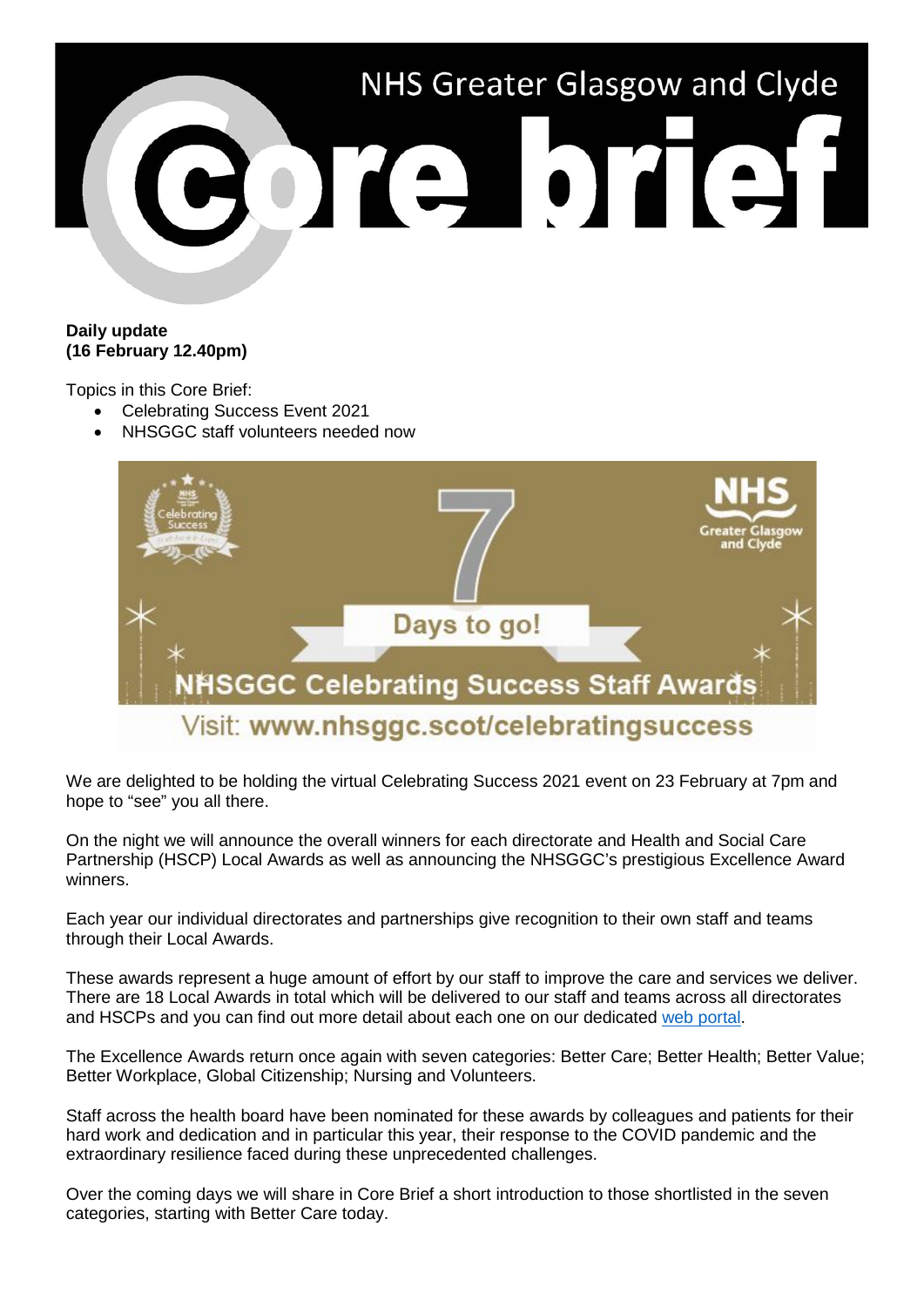#### **Community Assessment Centres/Testing**

At the start of the pandemic, it became clear that those who became very ill with COVID need a place where they could be seen and assessed safely. Our Community Assessment Centres were created which was a significant project requiring input from the eHealth team.

eHealth responded to the needs of the service, working above and beyond to introduce new processes to book in COVID patients outwith hospital settings. The staff showed immense flexibility and team working to support the Board in its response to the pandemic.

## **Medical Equipment Management**

The speed of the COVID pandemic meant the NHS had to react quickly to the challenges.

The Medical Equipment Management team did just that. They used their technical expertise to convert 163 anaesthetic machines within days so they could be used as ICU ventilators. This was repeated for infusion pumps, ultrasound scanners, renal dialysis equipment, blood pressure monitors and thermometers. In total they configured 4200 pieces of equipment needed for COVID patients.

## **Queen Elizabeth Frailty Team**

The Queen Elizabeth Frailty Team aims to improve outcomes for older adults and reduce the time they need to spend in hospital.

This has been successful and they managed to increase the proportion of patients discharged in less than 48 hours.

They also used imaginative ways to make a hospital stay more comfortable and the environment better for patients – through artwork, memory boards, iPads. They even created a six metre frailty therapy walk along the river Clyde - with places that patients would recognise around Glasgow.

If you would like to join us in celebrating our extraordinary staff who are at the heart of our NHS, visit [www.nhsggc.scot/celebratingsuccess](http://www.nhsggc.scot/celebratingsuccess) to watch the awards ceremony from 7pm on Wednesday 23 February.

# **NHSGGC staff volunteers needed now**

We are looking for NHS Greater Glasgow and Clyde staff to volunteer to take part in a study looking at the use of a COVID-19 vaccine, which targets the Omicron variant.

The study, which is being run by Professor Emma Thomson at the Glasgow Clinical Research Facility, and is sponsored by University Hospital Southampton NHS Foundation Trust, is looking at the effectiveness of the vaccine when give as a fourth dose.

Professor Julie Brittenden, Director of Research and Innovation,said: "We would like to thank staff for participating in the NHSGGC vaccine trials and to ask any interested future participants if they would like to take part in this important study."

Those taking part in the study will be reimbursed up to £225 for your time, inconvenience and travel (depending on the number of visits needed). The study will take place up to eight months and is looking for suitable volunteers who:

- Are aged 30 years and above
- Received BNT162b2 (Pfizer) or mRNA-1273 (Moderna) as a third dose booster at least 3 months (84 days) ago
- Have not previously tested positive for COVID-19 on a PCR, lateral flow test, or saliva test.

If you are interested in finding out more, please visit our website: <https://www.covboost.org.uk/home> where you can also complete the pre-screening questionnaire to see if you will be eligible.